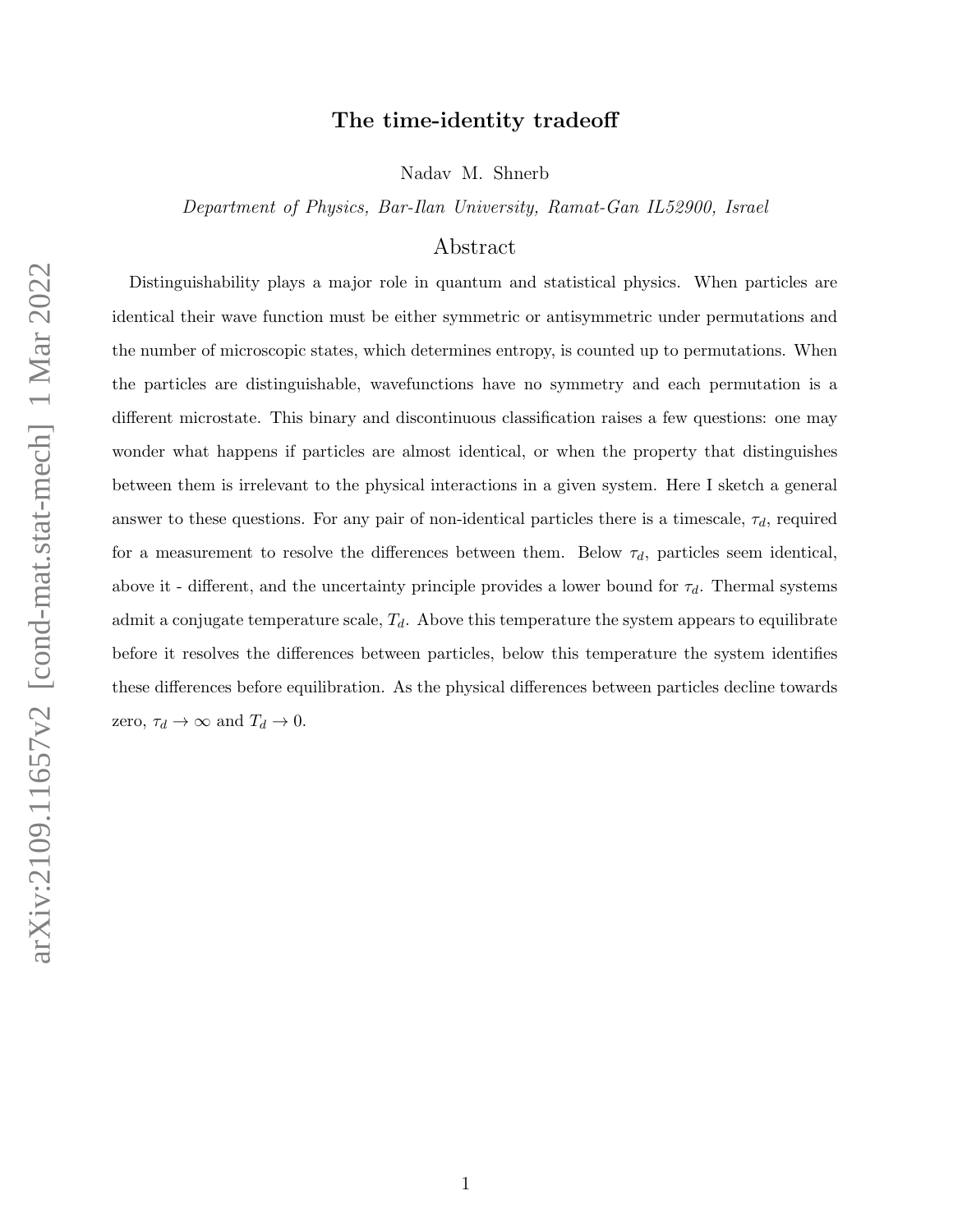### I. INTRODUCTION

Physicists believe that nature does not make jumps. In any realistic physical system all changes must take place gradually; discontinuous jumps, like the change of density or specific heat during a phase transition, occur only in the abstract, in infinite systems. This simple insight appears to be inconsistent with the distinction between identical and non-identical particles.

Identity is a binary feature: two objects are either identical or not. Any tiny difference in any physical property - mass, charge, size - is enough to make two particles non-identical. Therefore, nature *does* make jumps: two particles, one with physical property  $\mathcal O$  and another with  $\mathcal{O} + \delta \mathcal{O}$  are not identical particles for every finite value of  $\delta \mathcal{O}$  and become identical, abruptly, at  $\delta\mathcal{O}=0$ . When other physical properties (e.g., entropy) are governed by indistinguishability of particles, these properties and the related observables also undergo a discontinuous jump at  $\delta \mathcal{O} = 0$ .

The identity of different particles manifests itself in thermal physics and quantum mechanics. Thermodynamics and statistical mechanics require the entropy to be an extensive property, and this holds only if all N! permutations of N identical particles are considered as a single microscopic state  $(1]$ , Ch. 15). If these particles differ from each other, even by tiny differences (ortho-and para-hydrogen, molecules with different chirality, different isotopes and so on) that may be irrelevant to the experimental setup then formally the number of possible microscopic states has to be multiplied by N! and the entropy increases tremendously. The famous Gibbs paradox associated with this counting problem has many formulations [\[2\]](#page-14-1), but at least some authors consider this discontinuous dependence of entropy on identity as the paradox itself [\[3](#page-14-2)[–7\]](#page-14-3).

Quantum mechanics requires the wavefunction of two identical particles,  $\psi(x_1, x_2, t)$ , to be either symmetric (bosons) or antisymmetric (fermions) under permutation of particles. Again, the laws of quantum physics allow for a two-particle wavefunction with arbitrary symmetry properties as long as  $\delta \mathcal{O} \neq 0$  (hypothetically, even if their couplings to the bosons that carry the weak force differ slightly), but once the particles attain the zero difference point their wavefunction becomes either symmetric or antisymmetric. Does nature make jumps?

Here I would like to argue against the instantaneous jump idea by pointing out the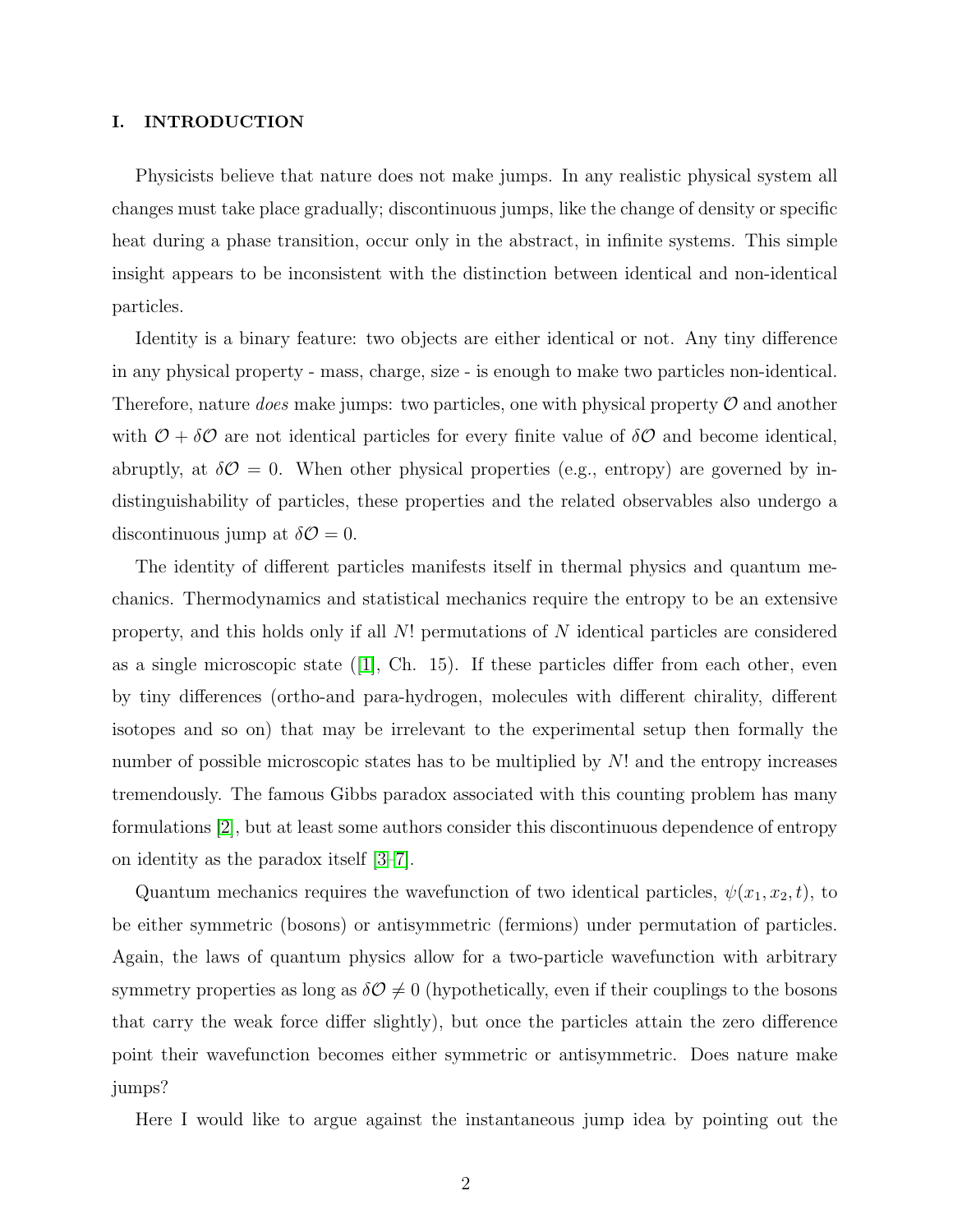importance of measurements and their associated time scales. To distinguish between nonidentical particles one has to preform a measurement, and if the differences are very small - a precise measurement. When the particles are almost-identical, as we shall show, the timescale associated with the required measurement diverges. For any physical property  $\mathcal{O}$  (mass, charge etc.) and for any system of particles that differ from each other by  $\delta\mathcal{O}$ , there is a conjugate timescale  $\tau_d$  below which an observer cannot realize that it is not a system of identical particles. For truly identical particles  $\tau_d \to \infty$ , so no experiment can identify the (non-existing) differences between them. In thermal systems there is an associated temperature scale  $T<sub>d</sub>$ . Above  $T<sub>d</sub>$  the system appears to equilibrate before it resolves the differences between particles, below this temperature the differences between particles manifest themselves in the out-of-equilibrium dynamics.

This paper is organized as follows. In the next section I shall discuss a few thermodynamic scenarios in which a semi-permeable membrane plays an important role. In these cases, the relevant measurements occur at the membrane that must distinguish between different particles, and the identification of the diverging timescale is easy. Section [III](#page-6-0) is focused on the time required for a measurement that distinguishes between two particles and stresses the restrictions imposed by the quantum uncertainty principle. Section [IV](#page-7-0) returns to thermodynamics from a broader perspective, which allows us to identify the relevant temperature scale. Finally, the discussion section provides a summary and explains the relationships between this and former works.

## II. DISTINGUISHABLY AND TIME: THE CASE OF A SEMI-PERMEABLE MEMBRANE

As pointed out by Gibbs  $[4, 8]$  $[4, 8]$ , when two ideal and homogenous gases  $(A \text{ and } B)$  are in thermal equilibrium, their mixing may lead to an increase in the total entropy of the system. If the molecules of A differ from the molecules of B, this increase,  $\Delta S$ , is larger than zero and is independent of  $\delta O$ . On the other hand, at  $\delta O = 0$  particles are identical and  $\Delta S$ suddenly collapses to zero.

This section deals with a simple example, the mixing of two gases through a semipermeable membrane. The performances of such a membrane depend on its ability to distinguish between  $A$  and  $B$  particles, and the examples below illustrate the relationship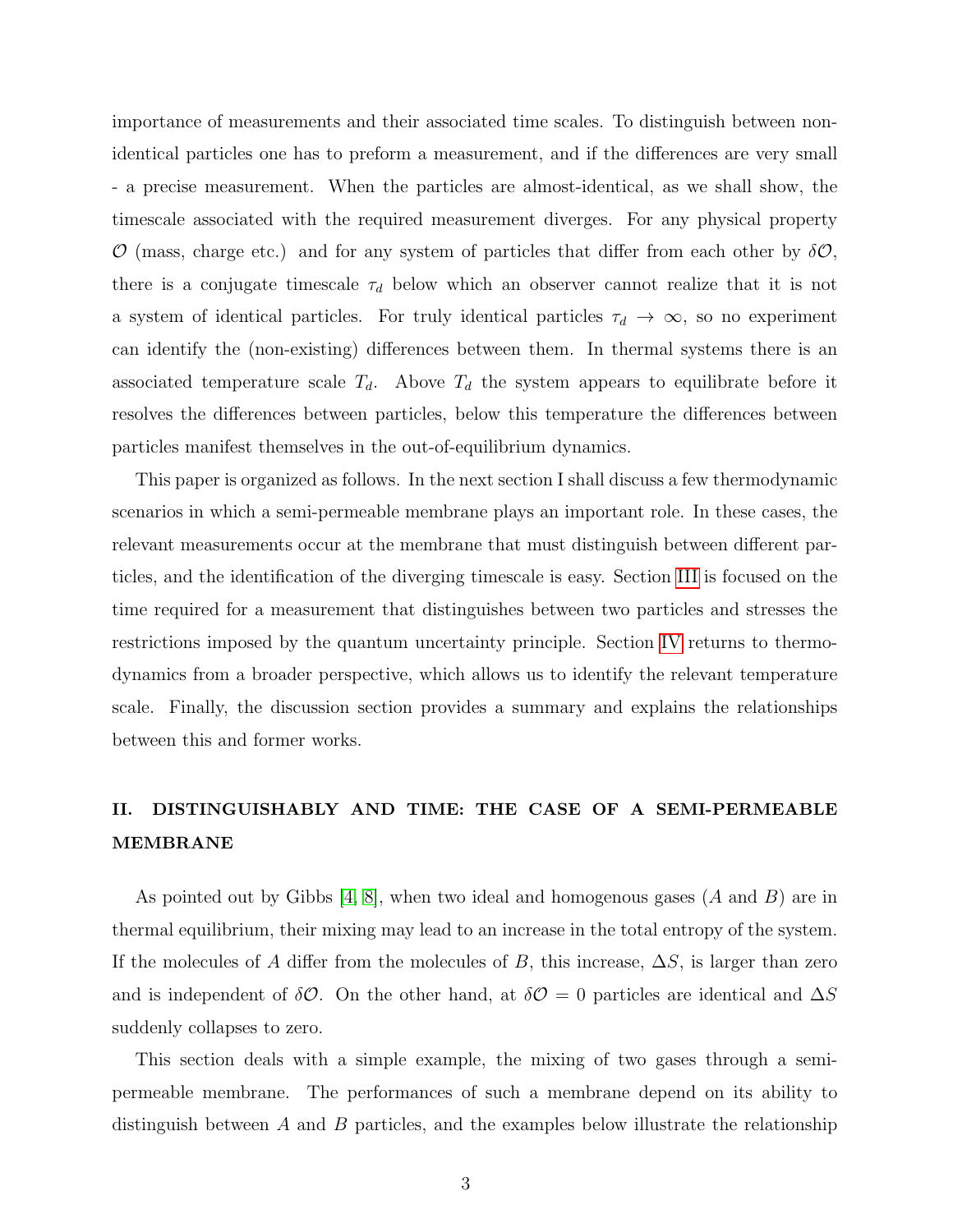between particles similarity and the time requires for their mixing.

### A. An irreversible process: free (Joule) expansion

As a first example let us consider a classical thermodynamic setup. Two ideal gases A and B, for which  $N_A = N_B = N/2$ , fill the two sides of a container whose total volume is V. A partition divides the volume into two equal parts,  $V_A = V_B = V/2$ . The system's temperature is fixed at T, so the pressures are equal,  $P_A = P_B = N k_B T/V$ , where  $k_B$  is the Boltzmann constant.

Assume the only feature that distinguishes between  $A$  and  $B$  is their size.  $A$  is a gas of spheres of radius  $r_A$ , where B particles have a radius  $r_B > r_A$ , such that  $\delta \mathcal{O} \equiv r_B - r_A = \delta r$ . Unless  $\delta r = 0$ , A and B are distinguishable, and the entropy increases by  $\Delta S = N k_B \ln 2$ when the partition opened up. In that case,  $\Delta S$  is independent of  $\delta r$ . When  $\delta r = 0$ , A and B particles are indistinguishable and an appropriate  $1/N!$  factor must be introduced when calculating the number of microscopic states, thus entropy does not change ( $\Delta S = 0$ ) when the partition is removed.

How the distinction between  $\delta r = 0$  and  $\delta r \neq 0$  manifests itself dynamically? To understand that, let us replace the partition by a membrane permeable to A particles, but not to B particles (Figure [1\)](#page-4-0). Because ideal gas particles at the same temperature are (in effect) noninteracting and the membrane is impermeable to  $B$ , the expansion of  $A$  occurs as if B were not present. When the system equilibrates again its entropy grows by a factor  $\Delta S = N_A k_B \ln 2$ . As mentioned above,  $\Delta S$  is independent of  $\delta r$  as long as  $\delta r > 0$ .

Clearly, such an irreversible expansion yields a density wave that propagates from left to right, so one may measure the associated "wind" or even translate some of its kinetic energy to work by introducing a little wind turbine in the right side of the chamber described in Figure [1.](#page-4-0)

These considerations point toward an important observation: the thermodynamic distinction between identical and non-identical particles has to do with the ability of a physical measurement (here: at the membrane) to tell them apart. As long as  $\delta r > 0$ , a semipermeable membrane is feasible. When  $\delta r = 0$  (particles are identical) no physical membrane is permeable to A but impermeable to B.

We can equip the membrane with a little demon that opens a gate when a particle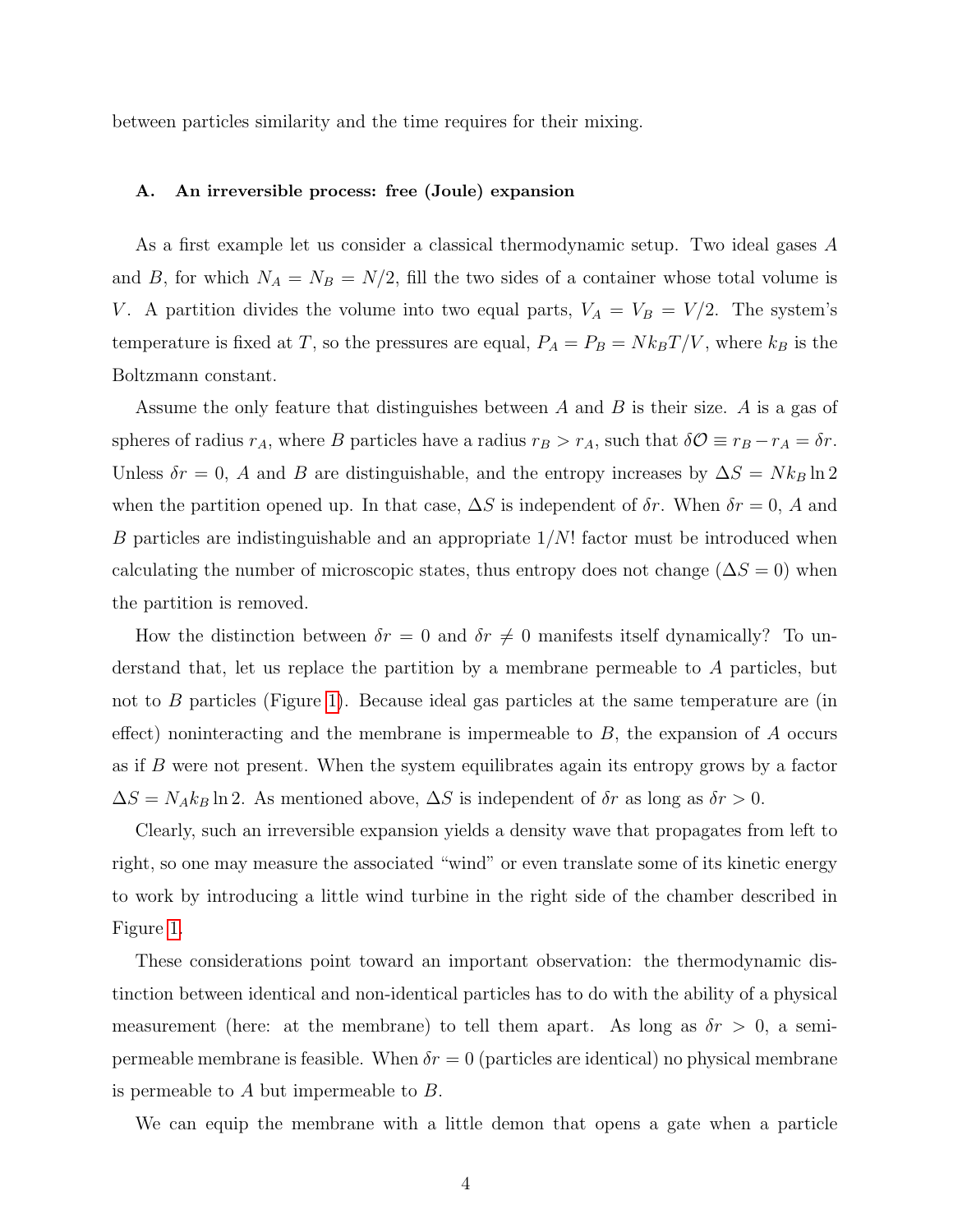<span id="page-4-0"></span>

FIG. 1: The time-identity tradeoff: two gases, A and B, fill the two sides of a container.  $r_A$ , the radius of the A particles (red), is smaller than  $r_B$ , the radius of the B particles (blue). At  $t = 0$ a partition separating the two sides is replaced by a semi-permeable membrane with holes of radius  $r_h$  such that  $r_A < r_h < r_B$ , so A particles may enter the right chamber but B particles cannot enter the left chamber. This procedure allows the entropy of the A gas to increase and yields a net flow of particles (wind) in the right side of the chamber, from which one may extract work. The time required for an A particle to slip through the membrane diverges as  $r_h - r_A$  approaches zero. Therefore, as  $r_B \to r_A$  the mixing process slows down and the time needed for appreciable entropy changes diverges.

arrives from the left and closes it when it comes from the right, but this will be yet another Maxwell's demon for which the act of acquiring information requires memory which must finally be erased, a process that increases the entropy of a system  $[9-11]$  $[9-11]$ . The membrane shown in Figure [1](#page-4-0) is "passive", since it does not need to change its own internal state to allow particles to pass. Exactly because of that it becomes ineffective when  $\delta r = 0$ , even if A and B particles still have different colors or other physical properties that are irrelevant to their size.

Now we can understand what happens as  $\delta r$  decreases *towards* zero. Although the total change of  $\Delta S$  is independent of  $\delta r$ , as  $\delta r$  decreases the size of the perforations in the membrane's mesh must approach the size of the A particles, otherwise it will allow the B particles to penetrate  $V_A$  as well. As the size of these holes decreases towards  $r_A$ , the (per collision) chance of a given  $A$  particle to slip through the membrane decreases, so the time to equilibration increases. As suggested above, for each finite  $\delta r$  there exist a timescale  $\tau_d$ below which  $\Delta S$  cannot be measured, so when  $t < \tau_d$  identical and almost-identical particles yield the same physical outcomes in an experiment. Only above  $\tau_d$  does the distinguishability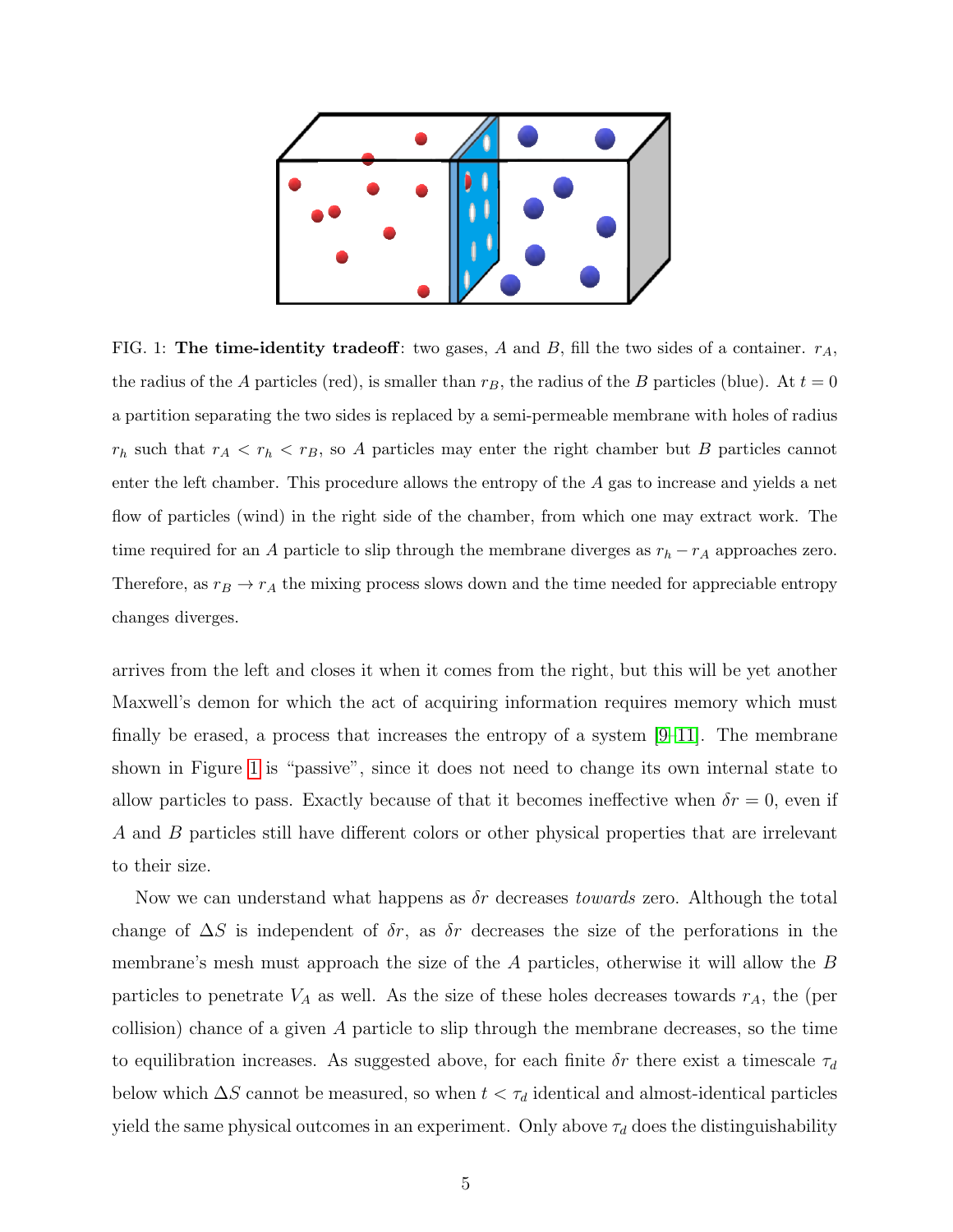between gas particles manifest itself in an experiment, and this timescale diverges as  $\delta r \to 0$ .

Note that the permeable membrane must be sensitive to the property that makes A and B different (e.g., radius). Membrane with other permeability criteria will function either as a closed partition (if it is impermeable to both) or as a widely open gate between the two sides. In both cases there are no density gradients and no wind to extract work from.

### B. A reversible process: Carnot cycle

The semi-permeable membrane of Figure [1](#page-4-0) may facilitate the operation of a heat engine. Let us take, as our initial conditions, the situation after the equilibration of the  $A$  gas, when the number of A particles in each side of the partition is equal but the B particles are still trapped in the right side of the container. Clearly the net pressure of the A gas on the membrane,  $P_A$ , is zero. Moreover, even if the semi-permeable membrane moves, as long as the A gas is at equilibrium (so the ratio between the number of A particles to the left and to the right of the membrane is equal the volume ratio  $V_A/V_B$ )  $P_A$  remains zero.

For the B gas the membrane is impermeable, so it can play the role of a piston in a standard heat engine. In particular, one may implement the standard sequence of isothermal expansion (the membrane moves to the left), adiabatic expansion, isothermal compression and adiabatic compression to extract heat from a hot reservoir, put less heat in a cold reservoir and translate the difference into work.

Importantly, the efficiency of such a hypothetic heat engine (when it operates reversibly) is independent of  $\delta r$  as long as this quantity differs from zero. When  $\delta r = 0$  the membrane becomes a perfect partition, so once it moves to the left (during an isothermal expansion, say)  $P_A$  increases in the direction that opposes the movement of the membrane. Therefore, the total work extracted from a single cycle is a discontinuous function of  $\delta r$ .

Again, a decrease in  $\delta r$  manifest itself dynamically. While the work extracted in a single cycle is  $\delta r$  independent, the time required for such a cycle diverges as  $\delta r \to 0$ . To maintain  $P_A = 0$  as the membrane moves, and to keep all particles at the same temperature during adiabatic expansion and compression, A-particles must cross the membrane. When  $\delta r \rightarrow$ 0 this becomes the rate-determining step, thus the ability of the engine to approach its reversible (Carnot) limit is governed by  $\tau_d$ .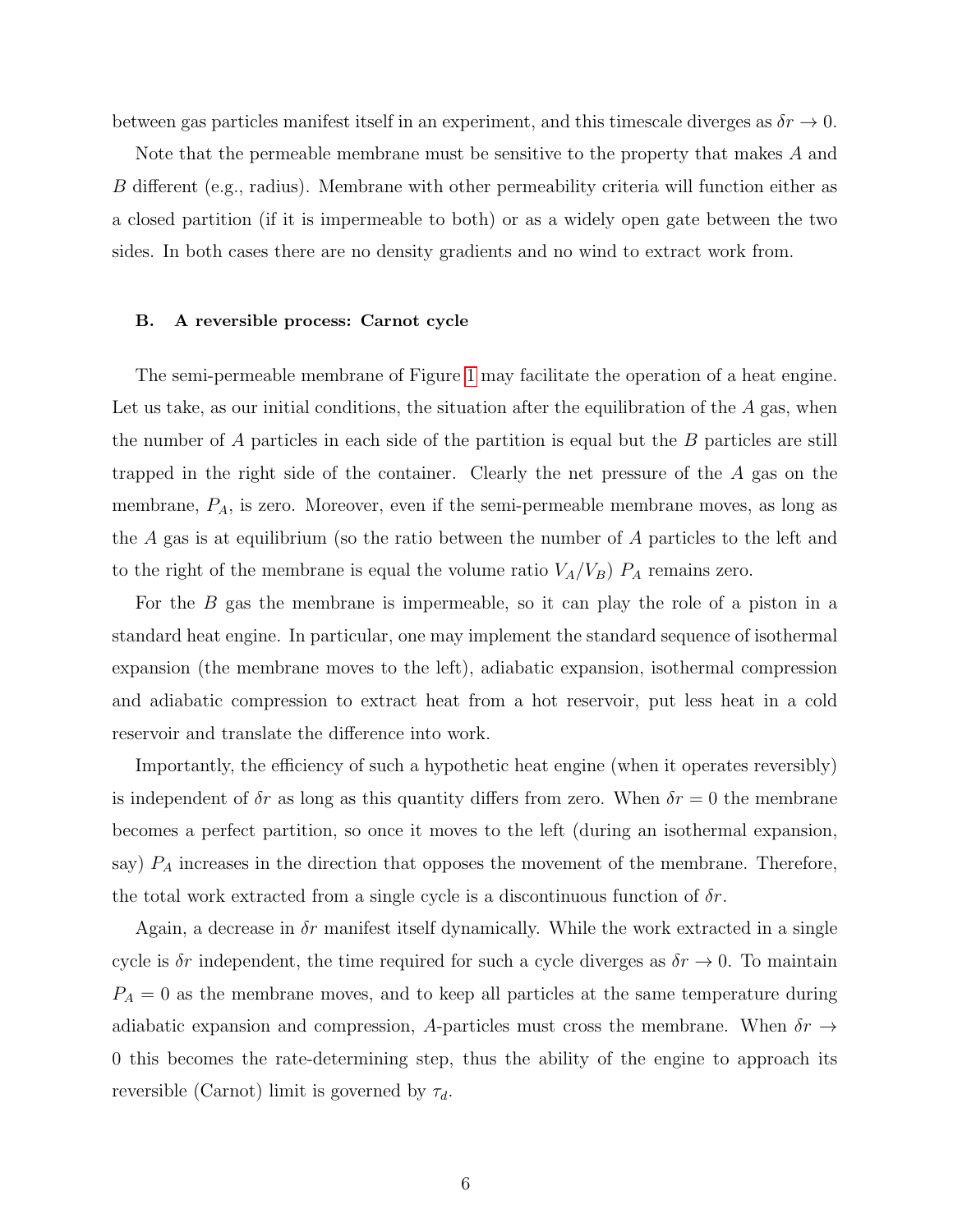# <span id="page-6-0"></span>III. UNCERTAINTY, QUANTUM MEASUREMENT TIME AND IDENTICAL PARTICLES

The discrimination mechanism illustrated in Figure [1](#page-4-0) (hole size) is, of course, only an example. Many possible mechanisms may allow to distinguish between  $A$  and  $B$  particles that admit different physical properties, and each of these mechanisms has its own  $\tau_d$ . In this section I would like to claim that for each finite detector, which implements finite fields, quantum mechanics sets a strict lower bound on  $\tau_d$  given the physical differences  $\delta\mathcal{O}$ , through one of its fundamental relationships, the time-energy uncertainty principle  $\Delta E \,\delta t \geq \hbar/2$  [\[12,](#page-14-8) [13\]](#page-14-9).

To measure a property (e.g., electric charge q) one must apply a field that couples to this charge (electric field  $\mathcal E$  in that case) and track the changes in momentum due to the applied force. Therefore, for any  $\delta q$  there is a corresponding energy scale  $\Delta E(\delta q) = \mathcal{E} \delta q \Delta x$ , where  $\Delta x$  is the quantum uncertainty in the position of the particle. As a result (see example in Figure [2\)](#page-7-1), the minimal time required for a measurement that resolves  $\delta q$  differences between particles diverges like  $\hbar/\Delta E(\delta q)$  as  $\delta q \to 0$ . The same is true for (almost) any other physical observable  $\mathcal{O}$ : to measure differences one must couple the observable to a relevant field, this yields an energy difference scale (force times the position uncertainty  $\Delta x$ ) that vanishes as  $\delta\mathcal{O}\rightarrow 0$ , and the quantum measurement time diverges accordingly.

An exception to this picture, but not to the uncertainty principle, are mass measurements. Mass differences involve an inherent energy scale,  $\Delta E(\delta m) = \delta m c^2$ , that in principle has nothing to do with the applied gravitational field. However, as noted by Bohr in his famous argument with Einstein during the Solvay conference of 1930, the strength of the gravitational field affects the flow of time  $(14, 15)$ . As a result (see Appendix [A\)](#page-15-0), location uncertainty  $\Delta x$  is translated directly to  $\Delta t$  in a way that preserves the uncertainty principle. In general, thus, any measurement of  $\delta\mathcal{O}$ , for any physical observable  $\mathcal{O}$ , requires a minimal quantum measurement time,

$$
\tau_d \ge t_{d,qm} \approx \frac{\hbar}{\delta E(\delta \mathcal{O})}.\tag{1}
$$

This brings us back to the quantum mechanical version of the question, namely the discontinuous jump in the properties of a quantum system at  $\delta\mathcal{O}=0$ . Although the wavefunction of two non-identical particles does not have any particular symmetry, to discover that  $|\psi(x_1, x_2, t)|^2 \neq |\psi(x_2, x_1, t)|^2$  an observer must measure at least one relevant observable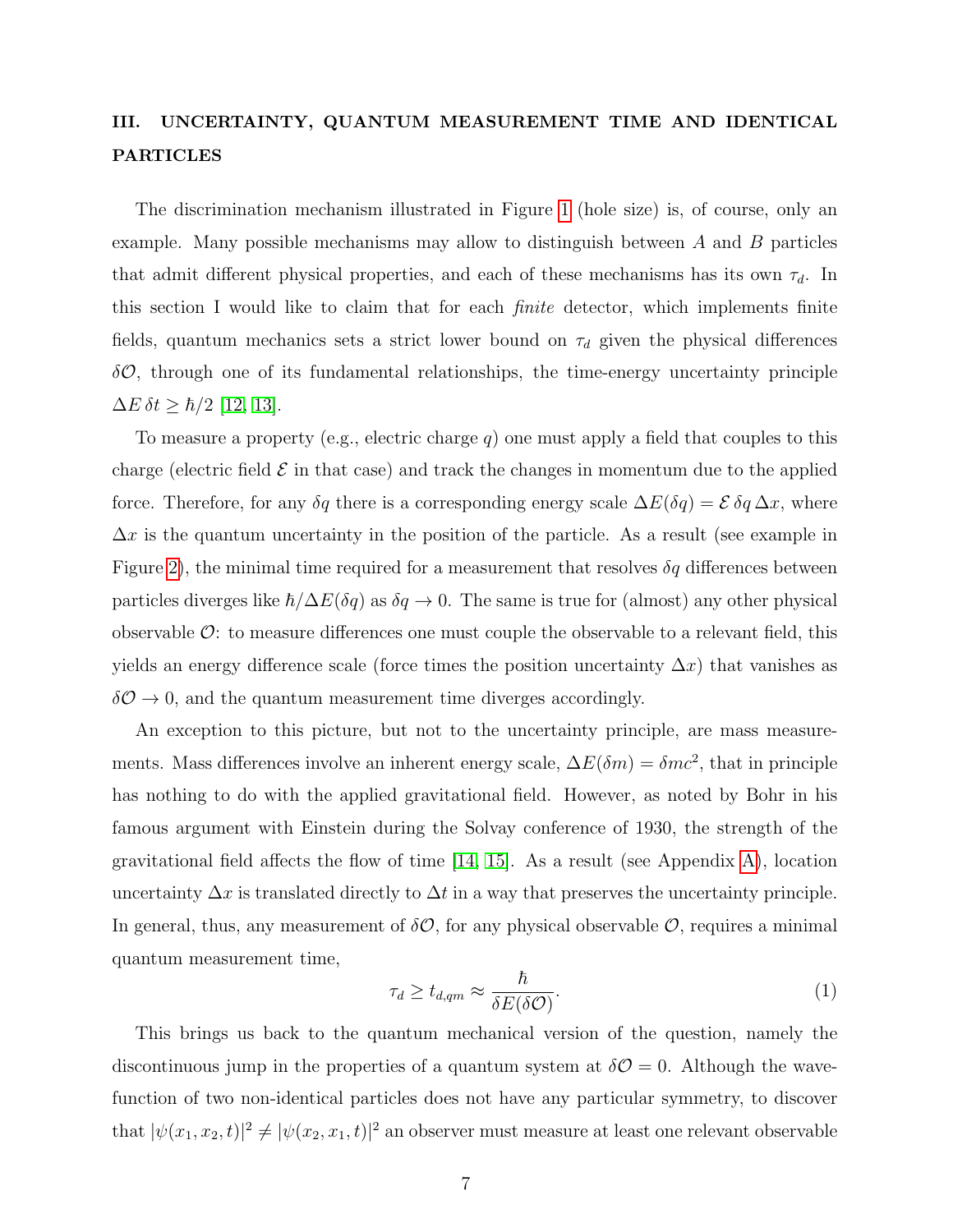

<span id="page-7-1"></span>FIG. 2: Quantum uncertainty and measurement time: a particle of negative charge  $q$  and velocity  $v_{0,x}$  enters, through a slit of width  $\Delta y$ , a region between the two plates of a capacitor where a constant electric field  $\mathcal E$  is pointing in the negative y direction, so  $\vec F = q\mathcal{E}\hat{y}$ . The time this particle spends in the capacitor (the measurement time  $t_{d,qm}$ ) is  $\Delta t = \ell/v_{0,x}$ , where  $\ell$  is the length of the plates. The uncertainty in initial momentum in the  $y$  direction is governed by the width of the slit,  $\Delta P_y \approx \hbar / \Delta y$ . Therefore, to identify a charge difference  $\delta q$  the contribution of the electric field to the y–momentum at the exit,  $P_y = \delta q \mathcal{E} \Delta t$ , must be larger than  $\Delta P_y$ . Accordingly, the measurement time must satisfy  $\Delta t > \hbar/\Delta E(\delta q)$ , where  $\Delta E(\delta q) = \delta q \mathcal{E} \Delta y$  is the energy difference between the upper edge and the lower edge of the entrance slit. For any finite  $\delta q$  the detection time decreases like  $1/\Delta y$ , but the finiteness of the detector and of the electric field sets an upper bound on  $\Delta y$  and dictates a minimal value  $t_{d,qm}$  for any  $\delta q$ .

by which these two particles differ from each other. As long as  $t < t_{d,qm}$  an experiment cannot *discover* the violation of the required symmetry, as the experiment cannot identify the physical properties that distinguish between the particles. Only above  $t_{d,qm}$  the distinction between particles emerges, and for any finite detector (finite size, finite fields)  $t_{d,qm}$  increases without limit as the differences between particles vanishes.

# <span id="page-7-0"></span>IV. GIBBS PARADOX, MEASUREMENT TIME AND QUANTUM MECHAN-ICS

The insights gathered through the last two sections allow to understand better the relationships between the concept of identical particles, measurement time, the symmetries required from quantum mechanical wavefunctions and the permutation counting problem in statistical physics.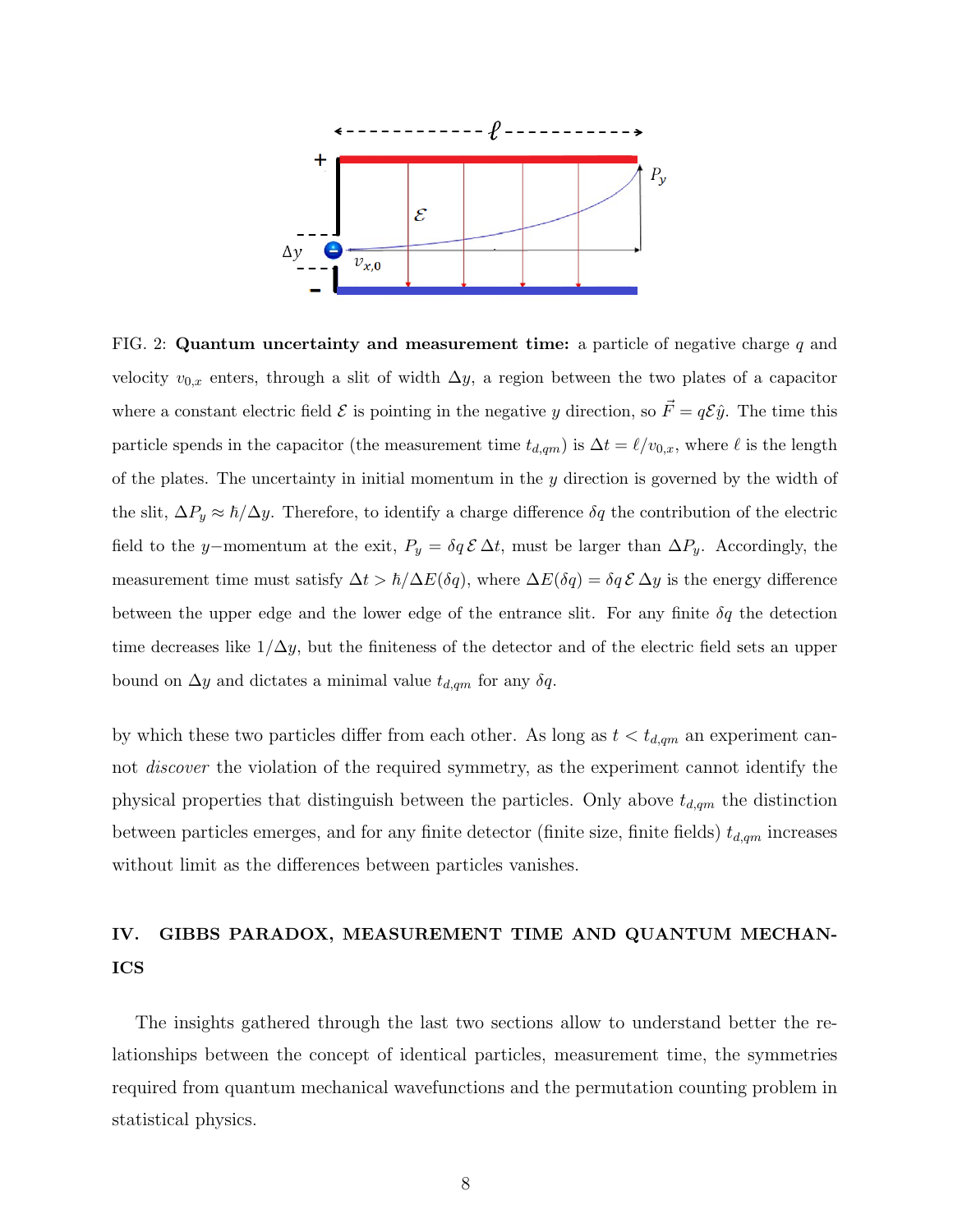#### A. Quantum and classical detectors

As the similarity between two particles increases, the time requires to distinguish between them,  $\tau_d$ , increases as well. The quantum mechanical uncertainty principle imposes a lower bound on  $\tau_d$ : given a finite detector, in which the fields are bounded from above,  $\tau_d \geq t_{d,qm}$ . On the other hand, in classical systems there is no such lower bound. For each  $\delta O$ , one may build an accurate finite detector with an arbitrary short  $\tau_d$ . Therefore, in a classical world the semi-permeable partition of Fig. [1](#page-4-0) may be replaced by a more sophisticated apparatus that will make the filtering time much shorter than all other timescales in the problem. In a quantum world the physical dimensions and the fields at the partition impose an upper limit to the rate at which A particles percolate to the right side of the container.

In what follows I will argue that the similarity between particles manifests itself in the dynamics when  $\tau_d$  becomes the rate-determining step in the equilibration process. In a given classical system we can always improve our detectors to make  $\tau_d$  shorter, so the dynamical properties of a classical system with ideal detectors undergo an abrupt jump at  $\delta\mathcal{O}=0$ . Quantum mechanics prohibits the existence of such ideal detectors so the transition is necessarily gradual.

### B. Detection time and equilibration

To begin, let us define a pseudo-equilibrium state as the thermodynamic state that the system would have reached had the particles been identical. The time required to reach that state is  $t_{peq}$ , whereas the time to reach the true equilibrium state is  $t_{eq}$ . Both timescales depend, in general, on the initial conditions and on many other physical factors.  $t_{peq}$  may differ from  $t_{eq}$  even if  $\tau_d \to 0$ . For example, in the situation described in Figure [1](#page-4-0)  $t_{peq}$  is zero, since the partition plays no role if  $A$  and  $B$  are identical. Still, time is required to reach a true equilibrium state: even if A particles can cross the semi-permeable partition instantaneously, they still have to spread all over the right chamber.

The interactions due to which  $t_{eq}$  differs from  $t_{peq}$  must involve physical processes that distinguish between particles. Therefore, as  $\delta\mathcal{O} \to 0$ ,  $\tau_d \to \infty$  becomes the rate-determining step in the (true) equilibration process. This may lead to a separation of timescales between  $t_{eq}$  and  $t_{peq}$ ; in the interim period,  $t_{peq} \ll t \ll t_{eq}$ , the thermodynamics of a system of non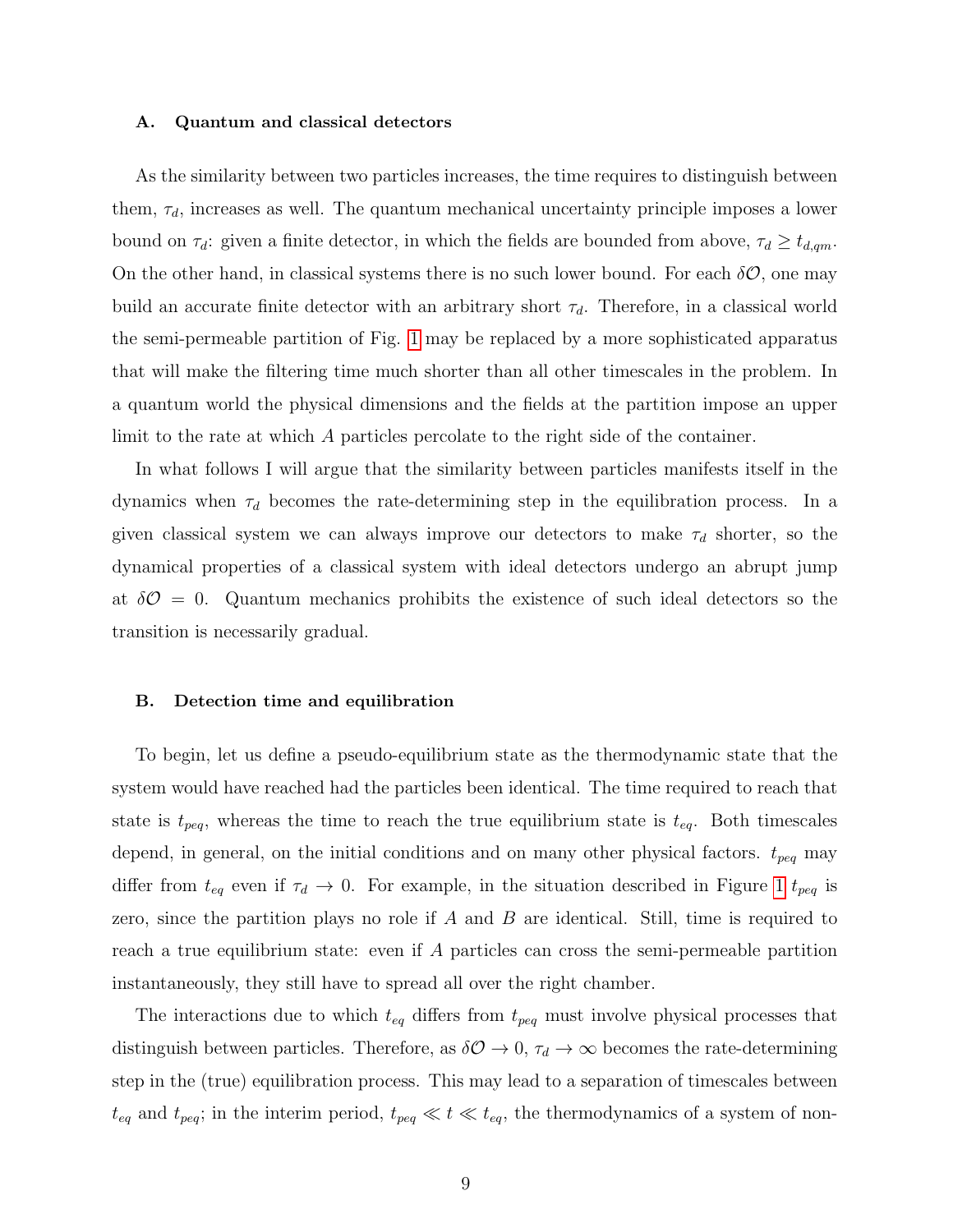identical particles appears to be the same as the thermodynamics of a system of identical particles.

In our example (Figure [1\)](#page-4-0) the equilibration process involves two time-scales, the membrane detection time  $\tau_d$  and the invasion time  $t_{inv}$ . The invasion time is the period required for the A particles that already crossed the membrane to reach the right side of the container and is determined by the ratio between the linear size of the chamber and the sound velocity. For gases the velocity of sound is approximately the typical velocity of a molecule, so  $t_{inv} \propto \sqrt{m\ell^2/k_BT}$  where  $\ell = V^{1/3}$  is the linear size of the system, m is the mass of the particles and  $k_B$  the Boltzmann constant.

Accordingly, in this system the role played by  $\tau_d$  depends on the temperature T. For a given  $\delta r$  and  $\tau_d$ , if T is too low the rate-determining step of  $t_{eq}$  is  $t_{inv}$  and the filtering by the semi-permeable membrane has only a minor effect on the dynamics. In other words, the system resolves the differences between  $A$  and  $B$  particles way before it equilibrates. When T is high  $t_{inv}$  shortens and  $\tau_d$  dominates  $t_{eq}$ , as  $\tau_d$  diverges so does the difference between  $t_{eq}$  and  $t_{peq}$ . For each  $\tau_d$  there exist a characteristic crossover temperature,  $T_d$ . When  $T \gg T_d$  there is a long period in which the system is close to its pseudo-equilibrium state, and during this period its thermodynamic behavior will be that of a system with identical particles. When  $T \ll T_d$  there is no such period. These characteristics are illustrated in Figure [3.](#page-10-0)

Other systems may have other factors that govern  $t_{eq}-t_{peq}$ , but in general one expect this time scale to be shorter as the rate of stochastic or chaotic transitions increases, so it will decrease as the temperature of the system increases. Quantum mechanics suggests a general lower bound: since  $T\Delta S$  is also an energy scale, the time for detection of one bit of entropy changes must be larger than  $\hbar/k_BT$ , the universally dissipative timescale considered in [\[16\]](#page-14-12). Therefore one may expect the existence of a temperature scale  $T_d$ , and the quantitative distinction between  $T < T_d$  and  $T > T_d$ , to be a generic feature of thermal systems.

### C. Practical implications

As explained, the relevant distinguishability time is system-specific or detector-specific. In any system  $\tau_d$  is the time over which the physical interactions in *that* system discriminate between particles, and it may be longer than its value in the presence of ideal or optimal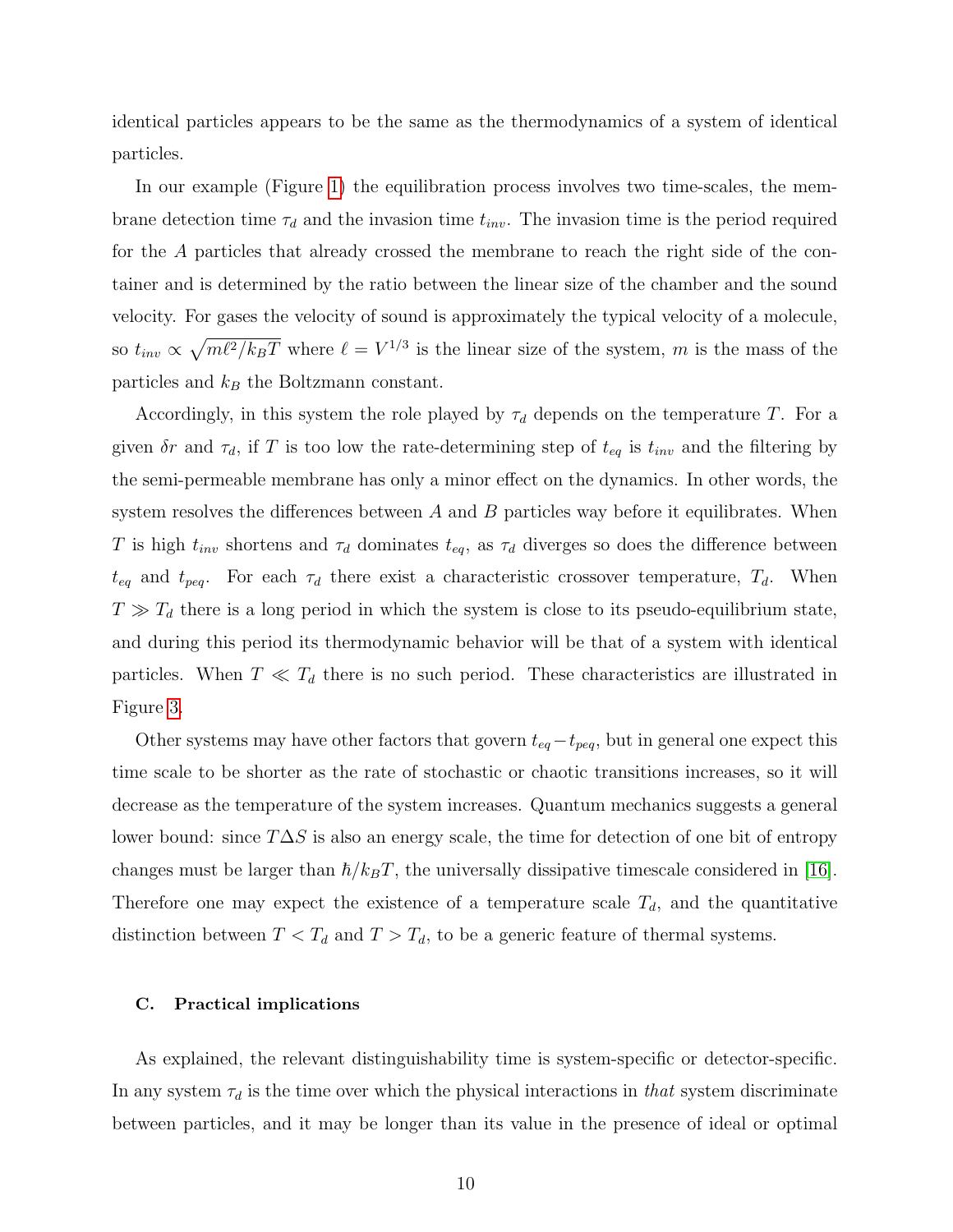

<span id="page-10-0"></span>FIG. 3: Time and temperature scales In the example sketched in Figure [1,](#page-4-0) one may identify two time scales. The invasion time  $t_{inv}$  (full red line), which scales like  $1/$ √  $\overline{k_BT}$  at high temperatures, is the time required for A particles to reach the right side of the container when the membrane is removed.  $\tau_d$  is the time required for the semi-permeable membrane to distinguish between particles, and is assumed to be temperature-independent (dashed lines). At  $T_d$ ,  $\tau_d = t_{inv}$ . Well below this temperature, invasion is so slow that the membrane discriminates between  $A$  and  $B$  way before the mixing, hence the relevant thermodynamic properties are those of the true equilibrium, i.e., of a system with non-identical particles. Above  $T_d$  the system reaches a long-lasting state before it can resolve between A and B and the thermodynamics during this period is that of identical particles. As the similarity between A and B increases, so does  $\tau_d$ , so the corresponding  $T_d$  decreases - in this cartoon  $T_{d,1}$  corresponds to almost identical particles,  $T_{d,3}$  to very different particles and  $T_{d,2}$ is somewhere in between.

detectors. Back to Figure [1,](#page-4-0) if the holes in the membrane are of radius  $r_A + \epsilon$  when  $\epsilon$  is very small, the filtering time diverges even if  $r_B \gg r_A$ . Similarly, if the membrane is permeable for both A and B particles, the relevant distinguishability time is considered infinite. In both cases  $T_d \to 0$ .

In colloid systems, like those discussed by Frenkel [\[17\]](#page-14-13), the forces that govern physics have typically nothing to do with the microscopic differences between colloids. Therefore the effective distinguishability time is much longer than any relevant observation time,  $T_d$  is way below each relevant temperature and what appears to be the equilibrium properties of the system are in fact its pseudo-equilibrium properties; in the relevant statistical physics calculations one must introduce the Gibbs factor.

If the distinguishability time is the rate-limiting factor but is still much smaller than the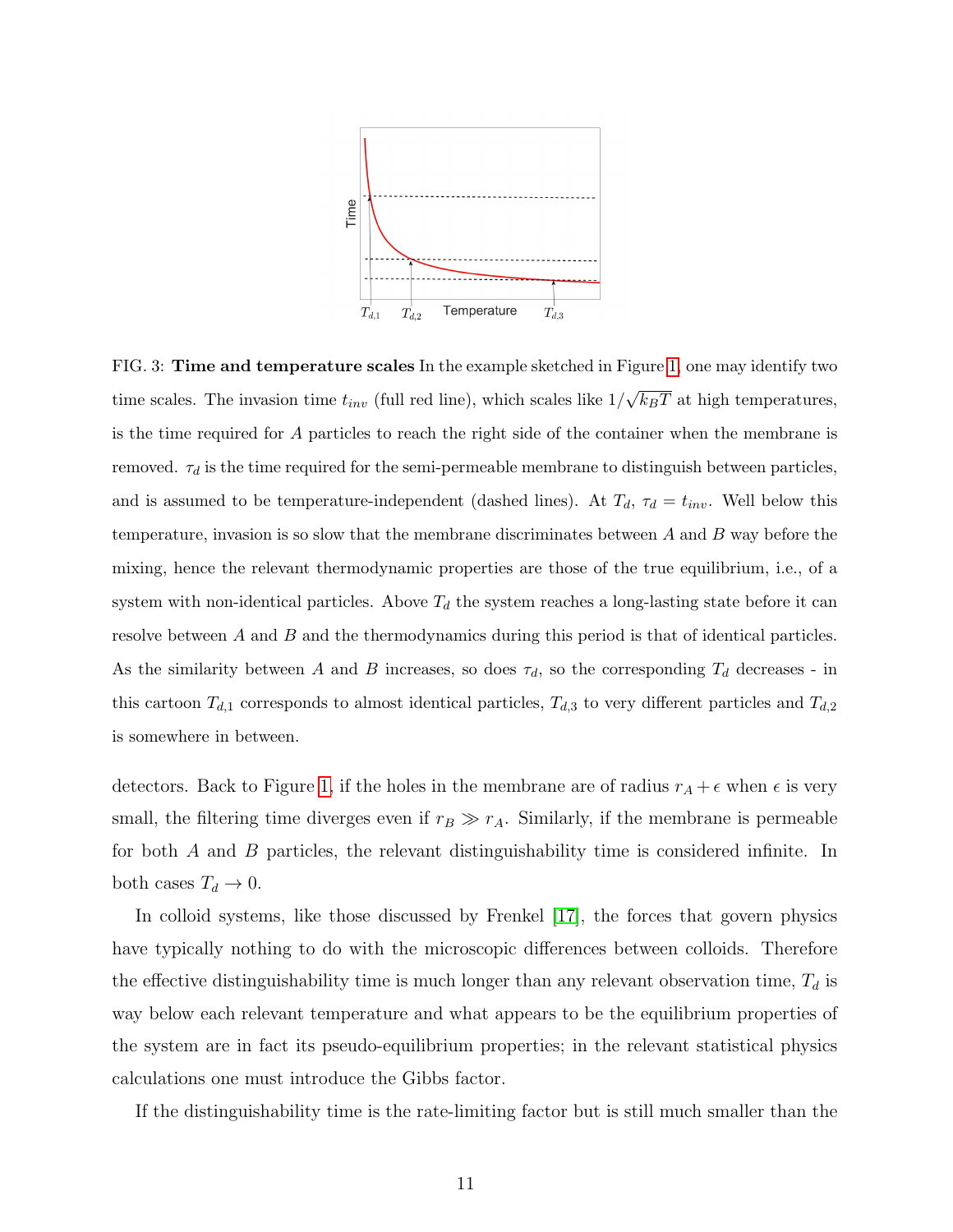observation time window, one expects a gradual process in which the system first relaxes to a quasi-steady-state that corresponds to identical particles, after a while it resolves the differences between them, entropy raises and the system equilibrates again (in the example of figure [1,](#page-4-0) a few A particles cross the membrane, the right chamber equilibrates, then a few other particles cross and so on). Another non-trivial possibility is the case in which the thermalization process of colloids or other particles is relatively slow (e.g., when their dynamics is glassy) and is comparable with  $\tau_d$ , so  $T \sim T_d$ . In such a case the effective counting of microscopic permutations changes gradually during the equilibration process. Glassy behavior in systems of non-identical particles, like those considered by [\[18\]](#page-14-14) may exhibit this feature.

### V. DISCUSSION

Both thermal physics and quantum physics distinguish between identical and nonidentical particles. This is a binary distinction, independent of the actual physical differences between particles. Accordingly, as  $\delta O$  varies one expects an abrupt and discontinuous shift of the physical properties of a system at  $\delta \mathcal{O} = 0$ , without any warning signal. Such a catastrophe does not make sense. When Gibbs' paradox is interpreted in that way (as in [\[3](#page-14-2)[–7\]](#page-14-3)), we cannot invoke the symmetries of the quantum wave-function to resolve it, as such a "resolution" is just a regress of the same problem to a more fundamental level.

Denbigh and Redhead [\[4\]](#page-14-4) have considered Gibbs' paradox and suggested a solution that does not rely on the properties of the microscopic constituents of the system. To do that, these authors analyzed the dynamic of a specific process, a reversible distillation of two ideal fluids that have different volatilities. To be consistent with the above notations, let us denote the difference between the vapor pressure of the two liquids by  $\delta \mathcal{O}$ .

Distillation takes place in a series of discrete steps, in each step the vapors (that are richer in the more volatile ingredient) are collected and then condensed back into a liquid (in their example, through an increase of pressure). By iterating this process one obtains two mixtures, one is rich in the less volatile liquid and one which is rich with the more volatile liquid. The decrease in entropy,  $\Delta S$ , during this reversible process was calculated by Denbigh and Redhead [\[4\]](#page-14-4). Importantly, when the number of steps n goes to infinity the two liquids separate completely for any finite  $\delta O$ . Therefore  $\Delta S(n \to \infty)$  (that depends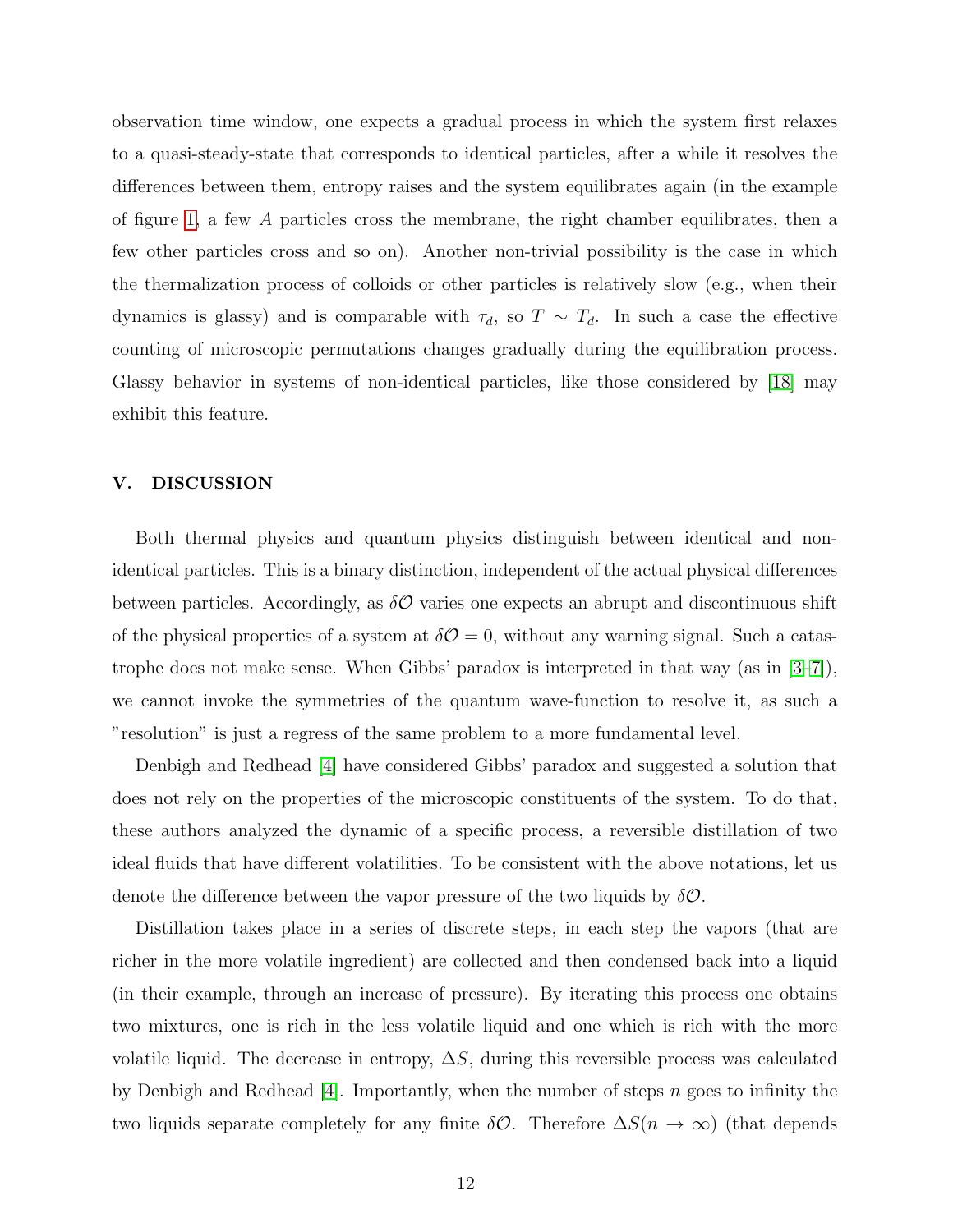only on the initial and on the final state) is independent of  $\delta\mathcal{O}$  for any finite  $\delta\mathcal{O}$ , and jumps discontinuously to zero at  $\delta \mathcal{O} = 0$ .

As explained by Denbigh and Redhead [\[4\]](#page-14-4), this catastrophe is a manifestation of the nonuniform convergence of  $\Delta S(n)$  to its asymptotic value at  $n \to \infty$ . For any finite n,  $\Delta S(n)$ is a continuous function of  $\delta \mathcal{O}$  (like  $x^n$  for  $0 \le x \le 1$ ), but it converges to its asymptotic value non-uniformly (similarly, in the limit  $n \to \infty$  the function  $x^n \to 0$  for any  $0 \le x < 1$ , and jumps abruptly to one at  $x = 1$ .

To elucidate the relationships between the measurement time problem considered here (Section [III\)](#page-6-0) and techniques like distillation or enrichment, let us return to the setup sug-gested in Figure [2.](#page-7-1) Charged particles enter the system through a slit of width  $\Delta y$ , so the uncertainty in their initial y-momentum is  $\hbar/\Delta y$ . This uncertainty is independent of the charge of a particle, and we can think about the initial wavefunction as a zero-mean Gaussian in the momentum space  $P_y$ , whose width is that uncertainty. The electric force inside the capacitor transfers momentum to the particle, so the mean of the Gaussian increases but its width remains more or less constant. The separation between particles with different charges is good enough when the overlap between the corresponding wavefunctions  $\psi(P_y^1)$ and  $\psi(P_y^2)$  is negligible at the point where the particles exit the capacitor. To achieve that, the difference between the impulses felt by the particles must be larger than the initial uncertainty, and this requirement imposes a lower bound on the measurement time.

When the measurement time is too short, there is an alternative way to separate particles with different charges. By collecting those particles that have relatively high  $P_y$  at the exit, one obtains an enriched mixture. Iterating this process again and again the separation becomes closer and closer to perfection. The measurement time and the number of iterations required for separation are thus the two sides of the same coin.

The analysis suggested through this paper is focused on continuous-time dynamics, does not distinguish between reversible and irreversible processes and treats the discontinuity problem in quantum and thermodynamic processes on equal footing. Yet the outcome is quite similar to the one obtained in [\[4\]](#page-14-4): the  $\delta O$  independent outcomes appear only in the asymptotic (infinite time) limit, and for any finite time physical observable has to be continuous functions of  $\delta O$ . Therefore, although the identity of a pair of particles is a binary property, nature does not make jumps: as particles become more and more similar, the time required to distinguish between them diverges.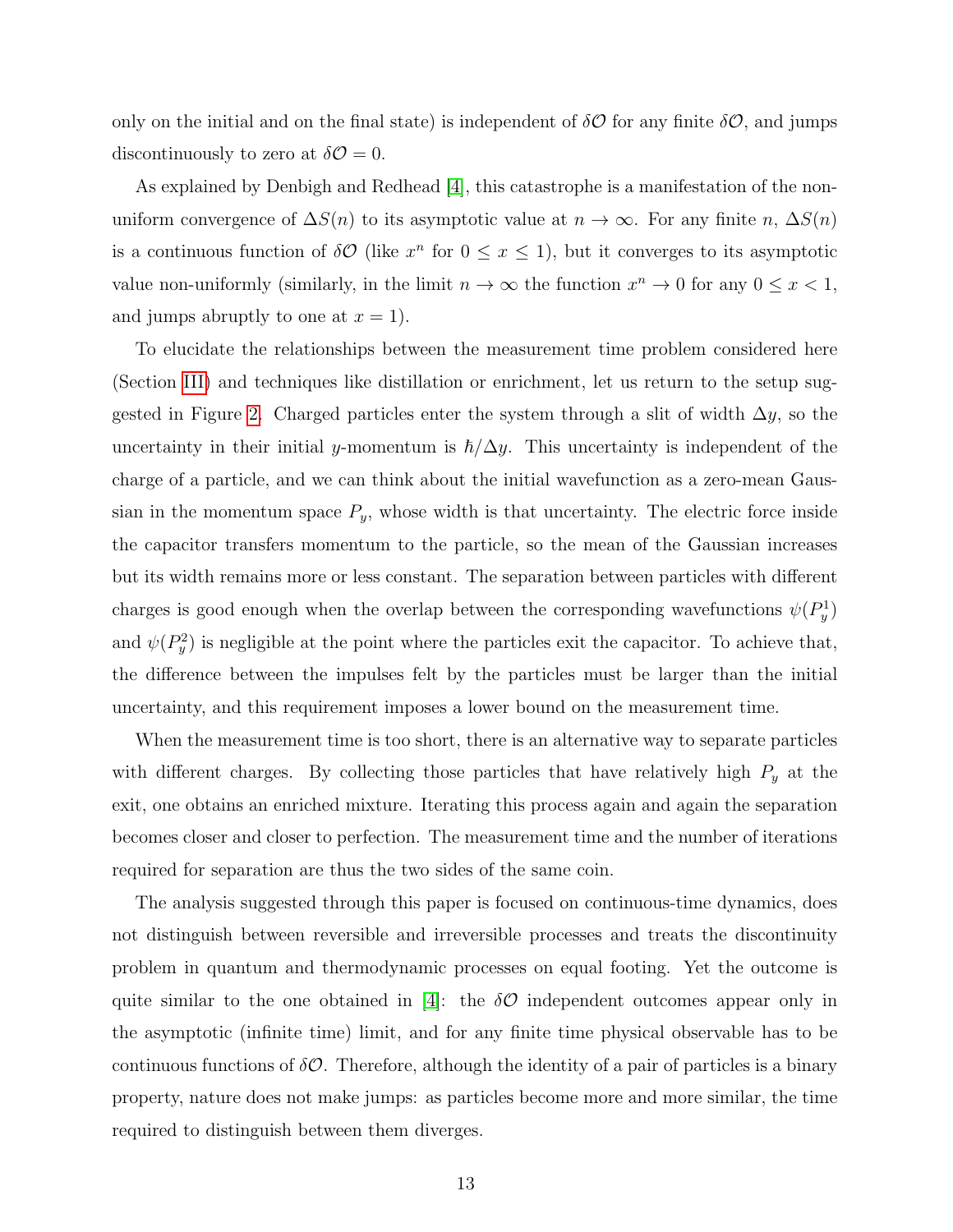Had the world been classical, there would have been no lower bound on  $\tau_d$ . In such a world, one may implement a semi-permeable membrane that selects for any  $\delta r$  at zero time. In a system equipped with these optimal measuring instruments  $T<sub>d</sub>$  will be infinite for distinguishable particles and will jump abruptly to zero when the particles become indistinguishable. Still, in a classical system that implements non-ideal detectors (like the holes in the membrane discussed above)  $T_d$  is finite for any  $\delta\mathcal{O}\neq 0$  and the double-counting of permeations for slightly different particles must be avoided as long as  $T < T_d$ .

In many physical scenarios there is a separation of timescales, equilibration time is either much shorter or much longer than  $\tau_d$ , so one either counts permutations as different microscopic states  $(T < T_d)$  or as a single state  $(T > T_d)$ . When  $\tau_d$  is close to the equilibration time, or when the observation time is much larger than  $\tau_d$ , particles that appear to be identical reveal their differences through the equilibration process. This may yield some new and interesting physics, yet to be explored.

Acknowledgments: The author gratefully acknowledges fruitful discussions with David Kessler, Tamar Shnerb and Yitzhak Rabin.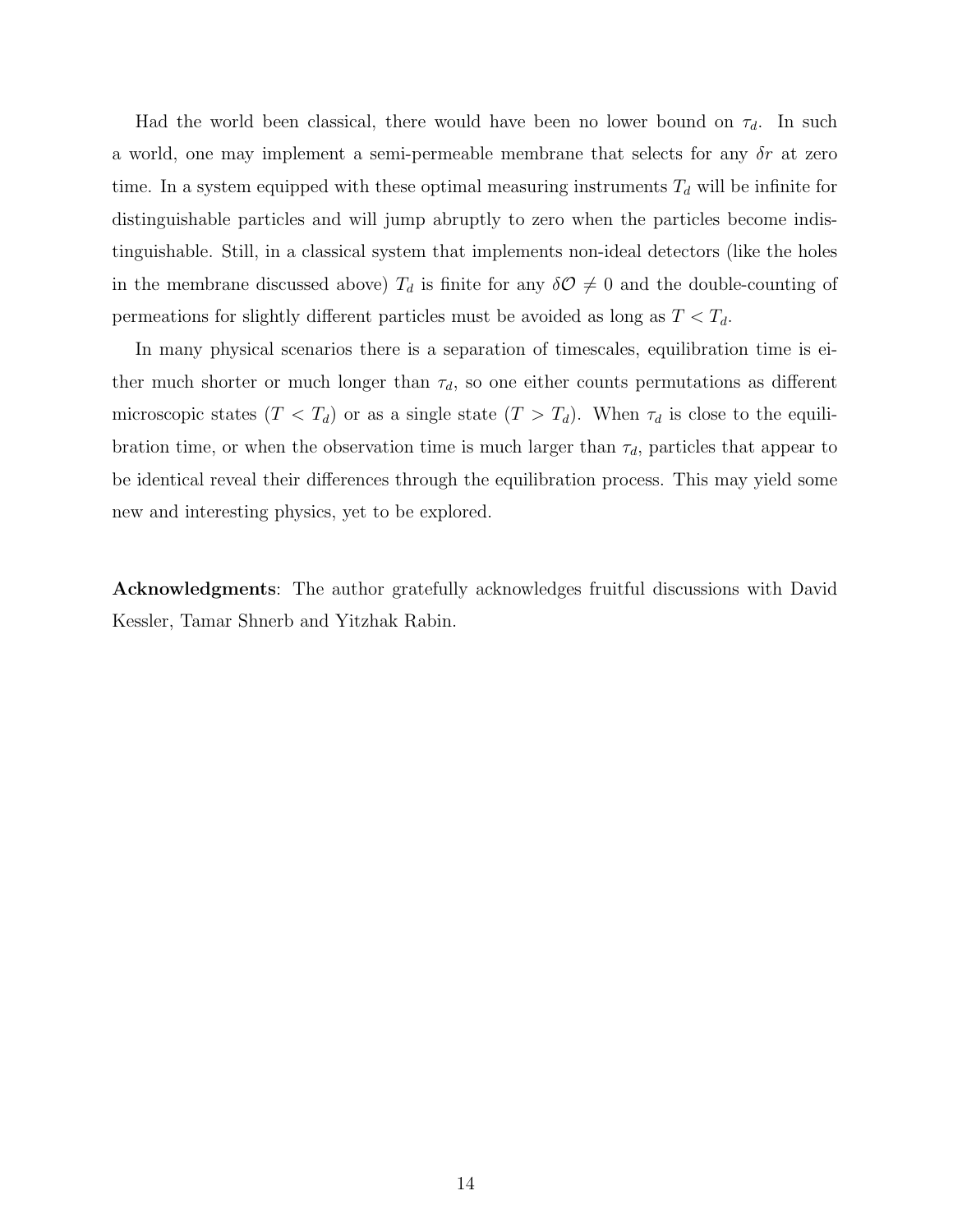- <span id="page-14-0"></span>[1] J. W. Gibbs, Elementary principles in statistical mechanics: developed with especial reference to the rational foundations of thermodynamics (C. Scribner's sons, 1902).
- <span id="page-14-2"></span><span id="page-14-1"></span>[2] Y. Murashita and M. Ueda, Physical review letters 118, 060601 (2017).
- <span id="page-14-4"></span>[3] N. G. van Kampen, in Essays in Theoretical Physics (Elsevier, 1984), pp. 303–312.
- [4] K. G. Denbigh and M. L. Redhead, Synthese 81, 283 (1989).
- [5] E. T. Jaynes, in Maximum entropy and bayesian methods (Springer, 1992), pp. 1–21.
- <span id="page-14-3"></span>[6] A. E. Allahverdyan and T. M. Nieuwenhuizen, Physical Review E 73, 066119 (2006).
- <span id="page-14-5"></span>[7] D. Dieks, in Explanation, Prediction, and Confirmation (Springer, 2011), pp. 367–377.
- <span id="page-14-6"></span>[8] J. W. Gibbs, American Journal of Science 3, 441 (1878).
- [9] C. H. Bennett, International Journal of Theoretical Physics 21, 905 (1982).
- <span id="page-14-7"></span>[10] C. H. Bennett and R. Landauer, Scientific American 253, 48 (1985).
- [11] D. Mandal and C. Jarzynski, Proceedings of the National Academy of Sciences 109, 11641 (2012).
- <span id="page-14-9"></span><span id="page-14-8"></span>[12] L. Mandelstam and I. Tamm, in Selected papers (Springer, 1991), pp. 115–123.
- <span id="page-14-10"></span>[13] C. Cohen-Tannoudji, B. Diu, F. Laloe, and B. Dui, Quantum mechanics (2 vol. set) (2006).
- [14] M. Jammer, Philosophy of Quantum Mechanics. the interpretations of quantum mechanics in historical perspective (1974).
- <span id="page-14-11"></span>[15] Y. Aharonov and D. Rohrlich, Quantum paradoxes: quantum theory for the perplexed (John Wiley & Sons, 2008).
- <span id="page-14-13"></span><span id="page-14-12"></span>[16] S. A. Hartnoll, Nature Physics **11**, 54 (2015).
- <span id="page-14-14"></span>[17] D. Frenkel, Molecular Physics 112, 2325 (2014).
- [18] D. Osmanović and Y. Rabin, Journal of Statistical Physics 162, 186 (2016).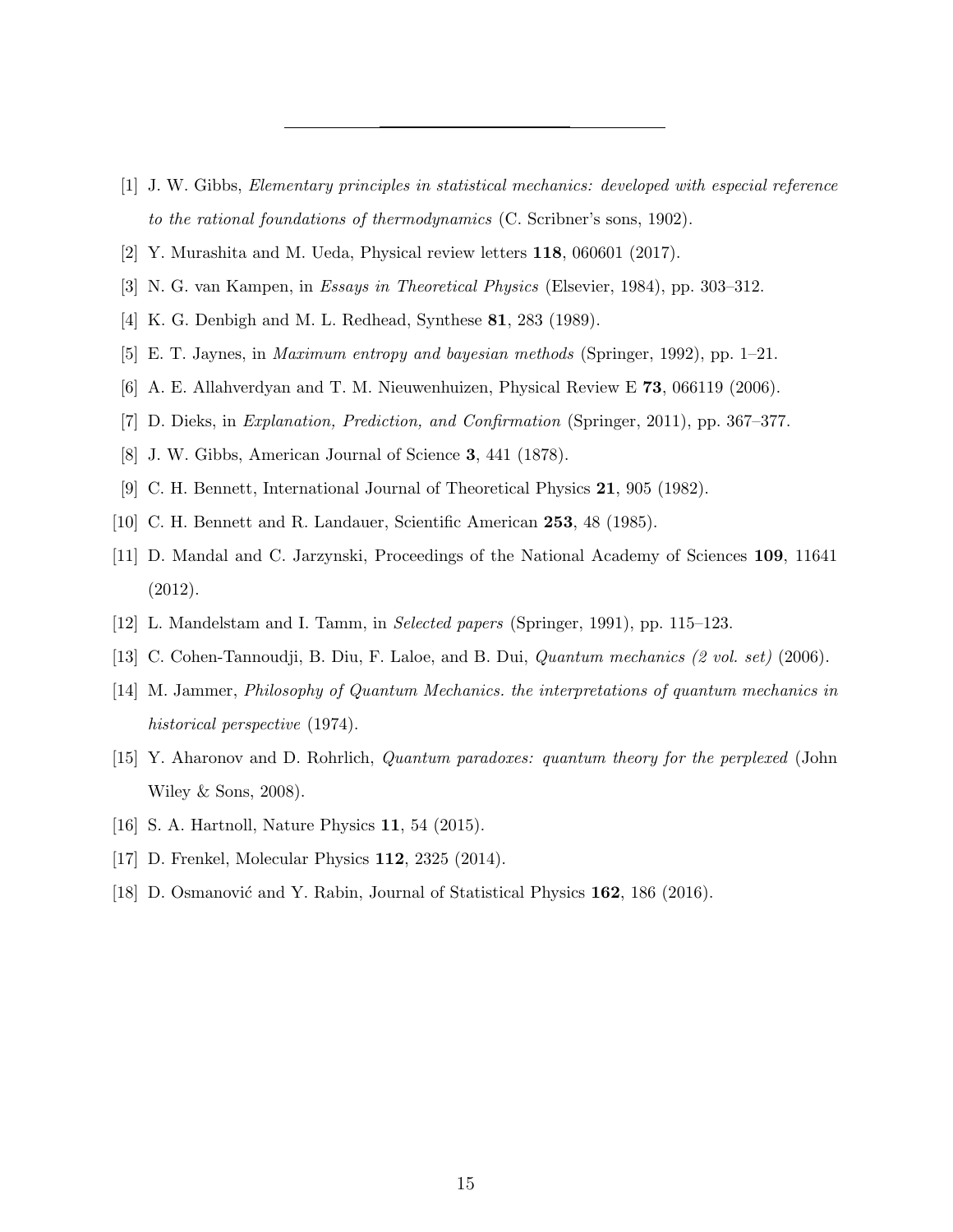### <span id="page-15-0"></span>Appendix A: Detecting mass differences

In the main text (the discussion surrounding Fig. [2\)](#page-7-1) we considered the ability of a physical system to detect charge differences, e.g., to distinguish between electric charge  $q$  and another charge  $q + \delta q$ . Basically, we assumed the existence of a field (in that case, electric field  $\mathcal{E}$ ) that couples to the corresponding charge, so in a fixed field the forces on different charges  $(q)$ and  $q + \delta q$ ) differ by  $\delta q\mathcal{E}$ . When the force is applied through a period  $\Delta t$ , its contributions to the momenta of the two particles (in the direction of the applied force, here chosen to be the y-direction) differ by  $\Delta P_{\mathcal{E}} = \delta q \mathcal{E} \Delta t$ . To resolve between the two charges  $\Delta P_{\mathcal{E}}$  must be larger than the quantum mechanical uncertainty  $\Delta P_{qm} = \hbar/\Delta y$ , where  $\Delta y$  is the width of the entrance slit. Therefore,  $\Delta t$  must be greater from, or equal to,  $\hbar/\delta q \mathcal{E} \Delta y$ .

These considerations suggest that and charge difference  $\delta q$  may be resolved in an arbitrary short time  $\delta t$ , provided that  $\Delta y$  is large enough,  $\Delta y > \hbar / \delta q \mathcal{E} \delta t$ . The restriction  $\Delta t \geq \hbar / \Delta E$ is related to energy, not to charge. In the deflection experiment the energy difference is  $\delta q \mathcal{E} \Delta y$ , so it grows linearly with  $\Delta y$ , and by taking the slit width to infinity one may reduce the measurement time to zero.

The same considerations apply to any other physical property or charge, with the exception of mass.

Let us try to distinguish between two particles, one of mass  $m$  and the other of mass  $m + \delta m$ , using the deflection setups of Figure [2,](#page-7-1) where the field is a fixed gravitational field g pointing in the y direction. The above discussion appears to suggest that one may resolve between m and  $m + \delta m$  as long as,

<span id="page-15-1"></span>
$$
\Delta t_{qm} \ge \frac{\hbar}{g \,\delta m \,\Delta y} \tag{A1}
$$

so the measurement time, again, goes to zero when  $\Delta y$  diverges.

This conclusion must be wrong, since a mass scale is inherently related to an energy scale via  $\Delta E = \delta m c^2$ . On the contrary, Eq. [\(A1\)](#page-15-1) implies that by increasing  $\Delta y$  one may break the limitation imposed by the energy-time uncertainty relationships.

To address this question the principles of general relativity must be invoked. The lapse of time changes along the gradient of the gravitational potential. When a weak gravitational field  $q$  is applied in the  $y$  direction,

$$
\Delta t(y) = \left(1 + \frac{gy}{c^2}\right) \Delta t(y = 0). \tag{A2}
$$